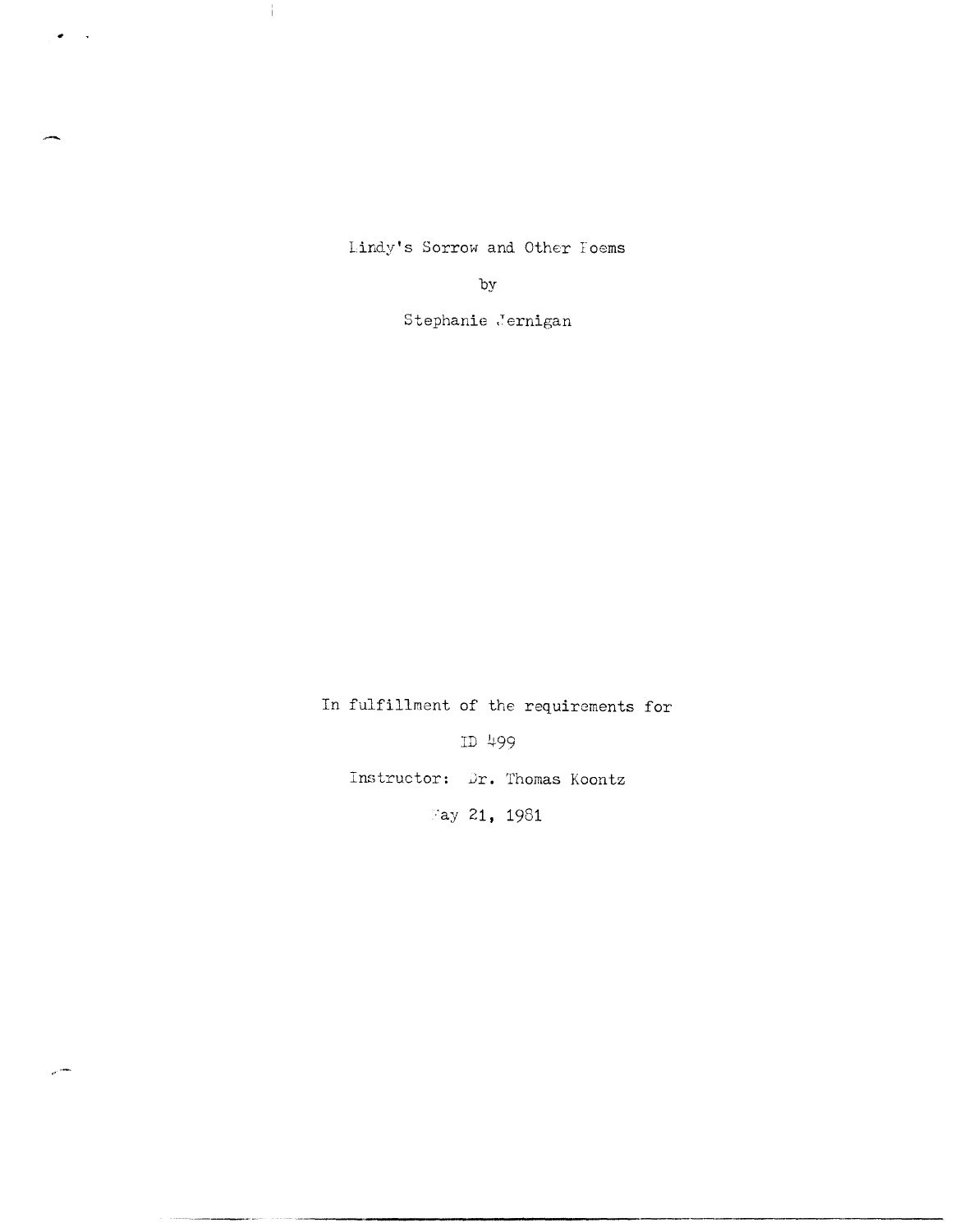## **INTRODUCTION**

The following poems are essentially excerpts from a journal I kept Spring Quarter, 1981. These selected poems have been revised with the help of Dr. Thomas Koontz and are a sample of the poetry I have written this quarter. The poems are in chronological order. I chose to keep them in this order to illustrate my growth and progression as a poet.

With Dr. Koontz's cooperation, I have come to a greater understanding and appreciation of poetry and I feel this is illustrated in my work. I can see myself writing, what I call, "superficial" poetry and then gradually descending into a more emotional, in-depth, unconscious level of expression. Instead of carefully crafting the poem, choosing the language that  $I$  feel sounds "poetic," and consciously trying to capture an ideo or thought, I have begun to respect my inner emotions and allow them to "write" my poetry. I have begun to write from within myself. I feel this is partially due to the fact that I have read the works of many established poets this quarter, such as Robert Bly, Adrienne Rich, Ezra Found and William Stafford. In attempting to understand their poetry, I have come in contact with my own inner feelings, desires, fears, and motivations. My poetry has finally begun to take the "dive" into my own psyche and, I feel it will continue to do so as long as I keep struggling to understand and integrate those inner feelings with myself.

This project has been extremely beneficial in terms of the knowledge and insight writing my own poetry and reading other's poetry has offered me. Keeping a poetic journal has enabled me to become more aware of my inner self and this awareness has allowed me to begin to write meaningful poetry. At the beginning of Spring Quarter,  $\perp$  felt like an English major who wrote poetry. Now, I feel like a poet.

Stephanie Jernigan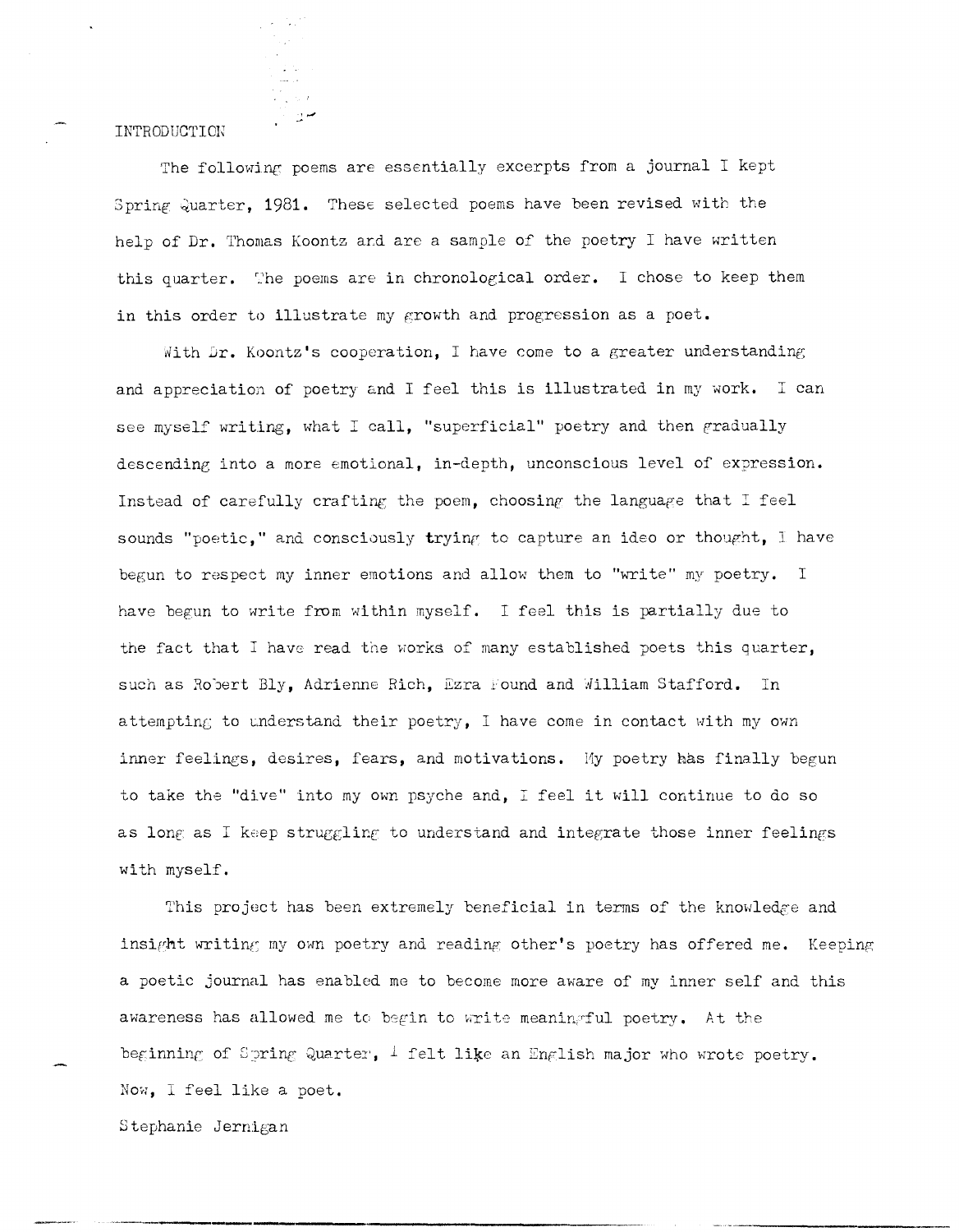$Imagees$ 

 $\frac{1}{2}$ 

 $1.$ Lustful eyes glaze upon the glittering Stone Clenching her finger. Her frigid heart is satisfied.

## $2.$

Soft eyes and tawny hair, He glows to greet me; A gentle lion.

## $3.$

Outside my thick-paned window Coated with geometrically-patterned ice, A sugar-frosted world.

## 4.

The long, lanky student spurts and sputters A jerky niagara of words. Air bubbles in a waterline.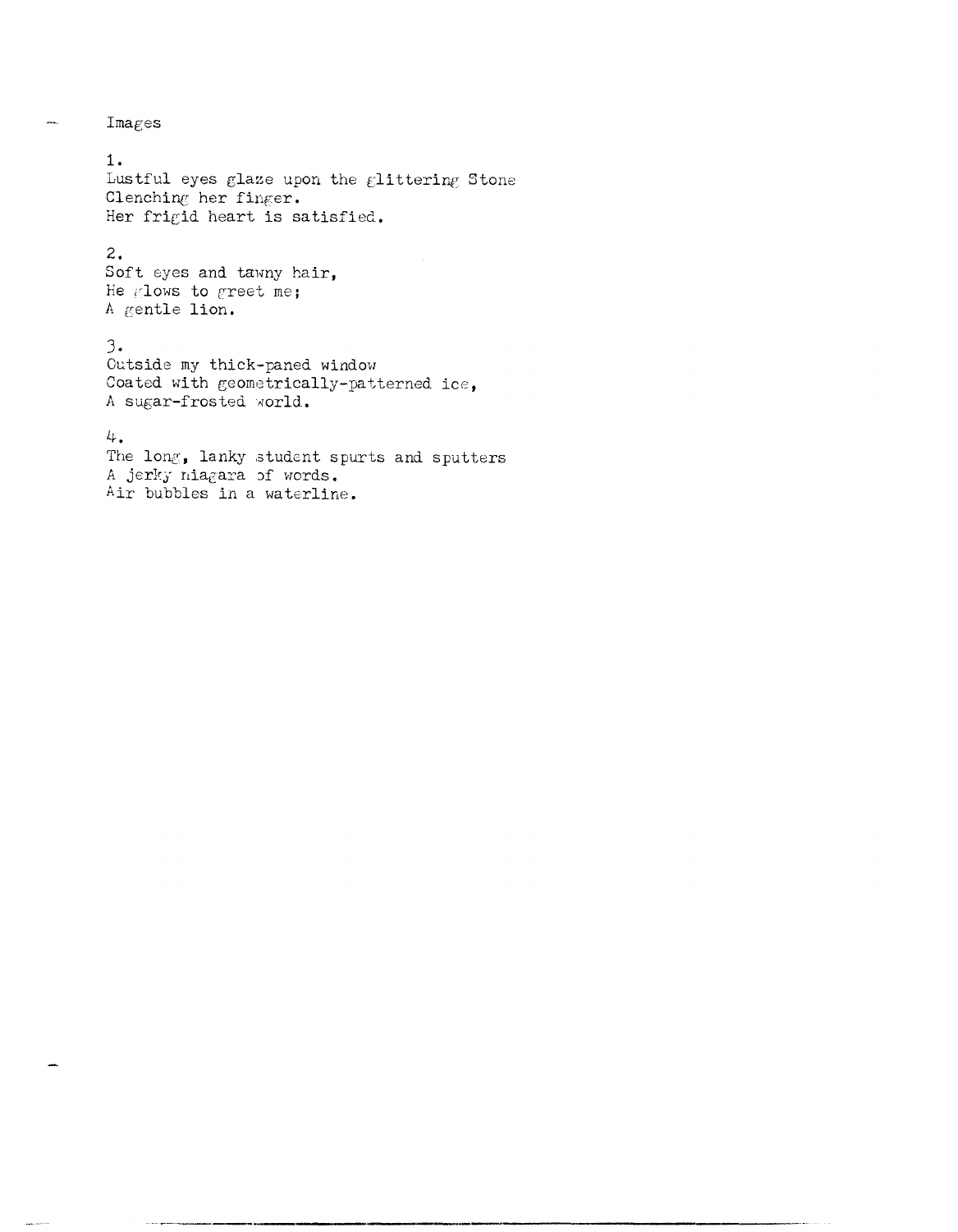Scandal

Scandal, whispers Mama. White whore married a nigger. Damn near killed her folks. Weren't nothin they wouldn't do for that girl.

Whore's already carryin checkerboard Seed inside her. Whoo-ee! squeals Uncle. Them nigger-boys sure is potent.

Hey Daughter, chuckles Papa, How would you like some of that black lovin?

Daughter smiles, Legs Clenched, Remembering.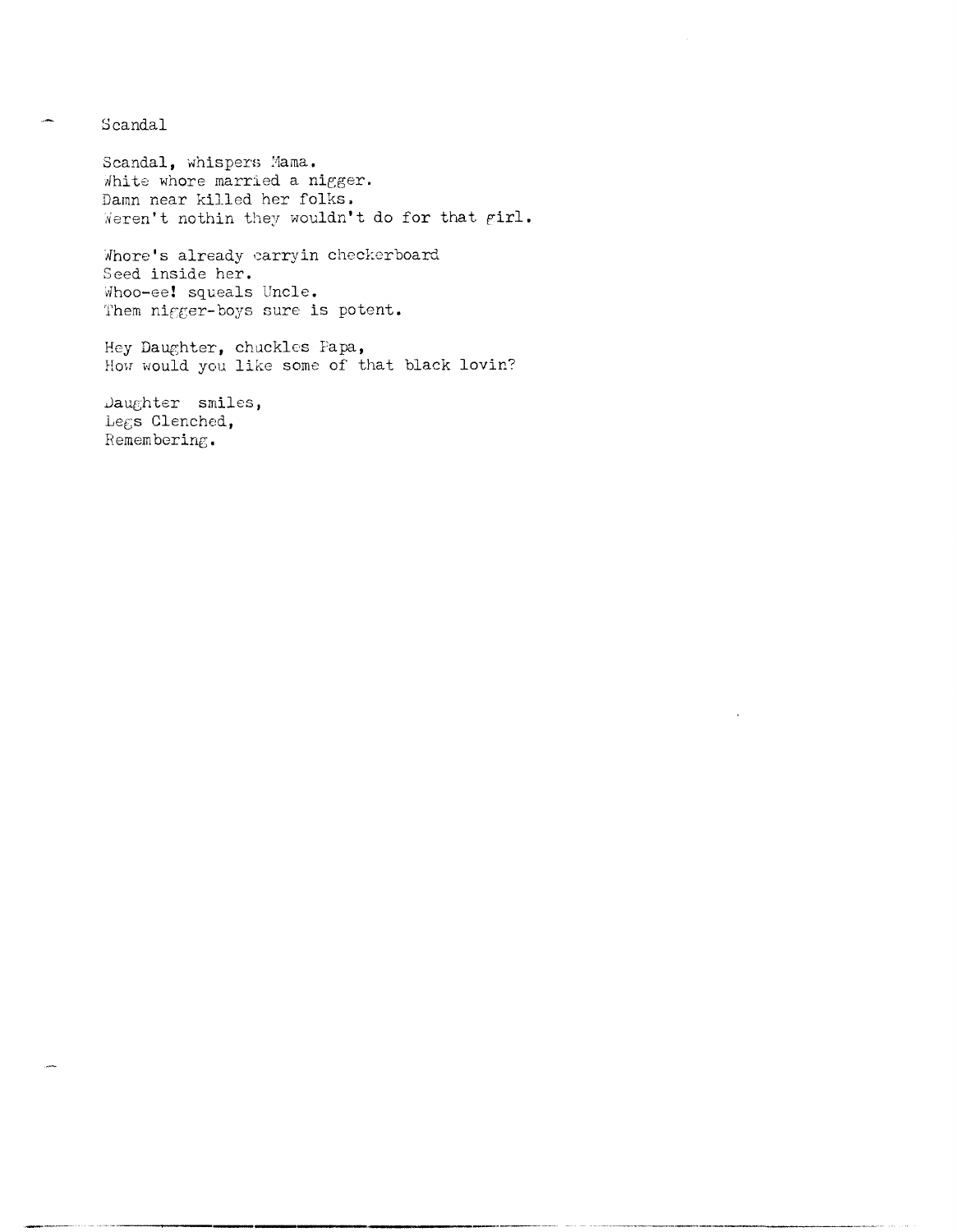Spring First

Spring first: chilled winds blow Icing bones. Feople, arms folded tight over their jackets Shivering wishful thinking, scurry Cver piebald earth: gray snow on Mud-hard ground, Crass tufts sparse yellow, reedy. Watercolor sky washed white above. Shriveled brown leaf buds cling Desperately to trees frozen, Murdered. All survivors wait for the Messiah.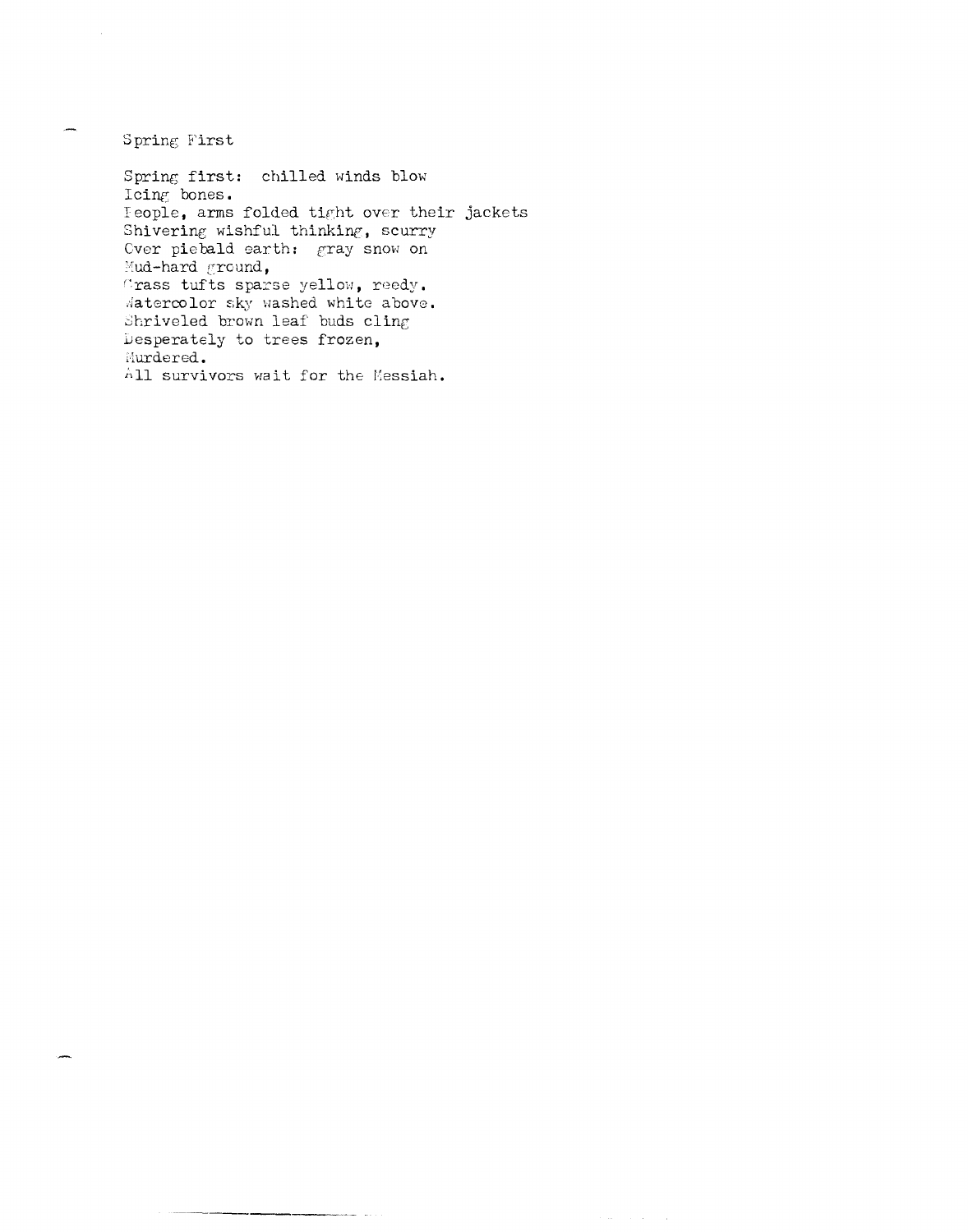While I sit gazing out the window,

A jet writes white lines across the water-color washed sky.

.<br>Wa

Below, the windy trees bend back and forwards whipping premature buds, aborted

To the green-yellow grass, crushed by the weight of bared bodies, shades of cream and bronze.

Tinted sky, sun-dyed, heated by the warm-cold fickle spring breeze.

A bird darts upward towards the clouds flying higher and higher, a black speck in the sky.

All this and more, While I sit gazing out the window.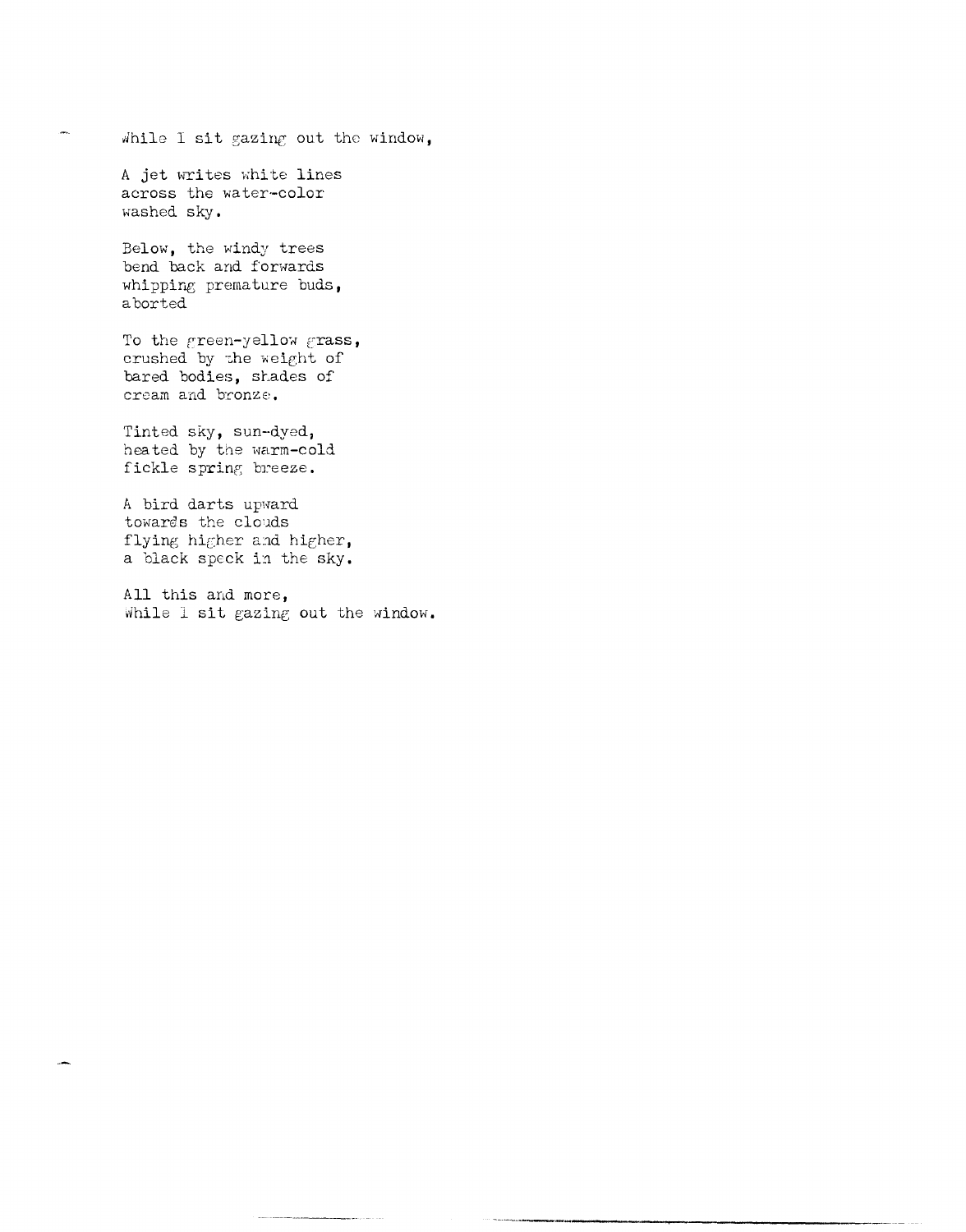Between Us It is the dreadful lack of voices In our future That frightens me. All of the unspoken thoughts That fester and swell. Hearts bursting with thickened pus. It invades our systems and is Silently absorbed. The suppressed disease lies dormant Between us. Like Adam, you think you have grown wise To women. My mother waits up on Her husband each night. Stumbline: drunkenly, He curses and beats her. With each blow They are aware They are alive. There is no exchange of life Between us. Our hours are loud with silence. The noise here is deafening. This is not what I expected.

-

 $\sim 100$ 

-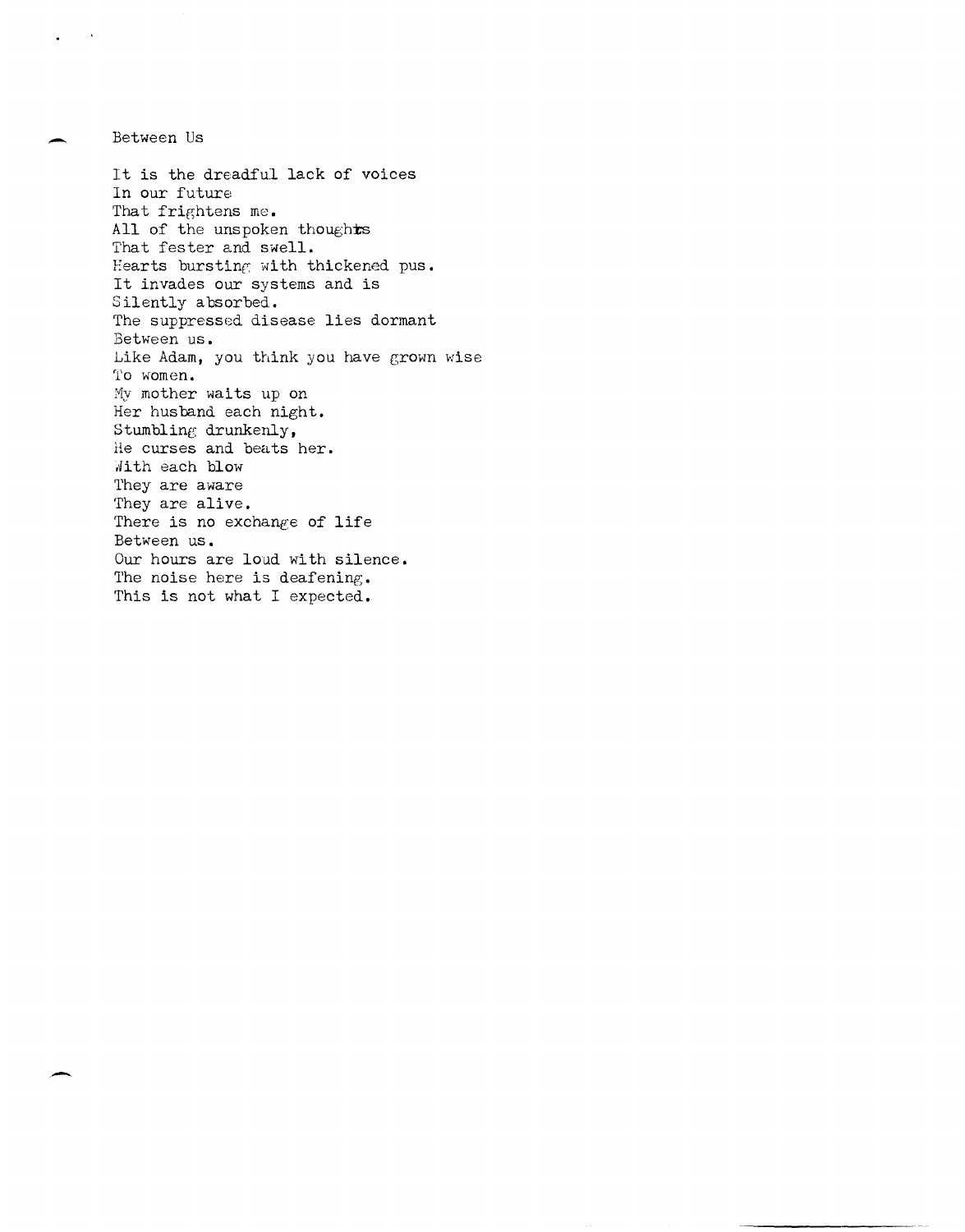I watched you  $grow$ Unprotected from the tornados and Storms and fires You whimpered about as a child. Lying in your youth bed, alone, Your four-year old mind Dreamed constantly of disasters. Even then, you were afraid of the skeletons Among the clothes in the dark closet. I told you of the witches in the bathroom, New dreaming you would Always believe me. You are fourteen. Your body has developed a thickly-insulated Layer of defense Against those  $ext{ex}$  ernal predators. The wise men in white coats Tell you of your hostile brain. Your defenses are not strong enought To fight them. Lying awake at night, you Cry and beg and plead for help. I, in the other bed, Scream at you for peace. We are crying for the same thing. You lived five years, Helpless. The neon sign above your head Gaily blinked terminology at different phases of your Insanity. You have been manic-depressive Electra and Schizophrenic Oedipus-Such a full life you have led! At nineteen, they discovered, (To their immense relief) The source of your madness. "It is only your soul," they said. Simple, just rip it out and call it "Hysterectomy." You are like a child. Fear is branded upon your forehead forever. Now I am aware you are weak. Now I am aware you needed my help To grow strong and fearless. Now, I can only watch you bleed Silently, open to the world.

uister, Sister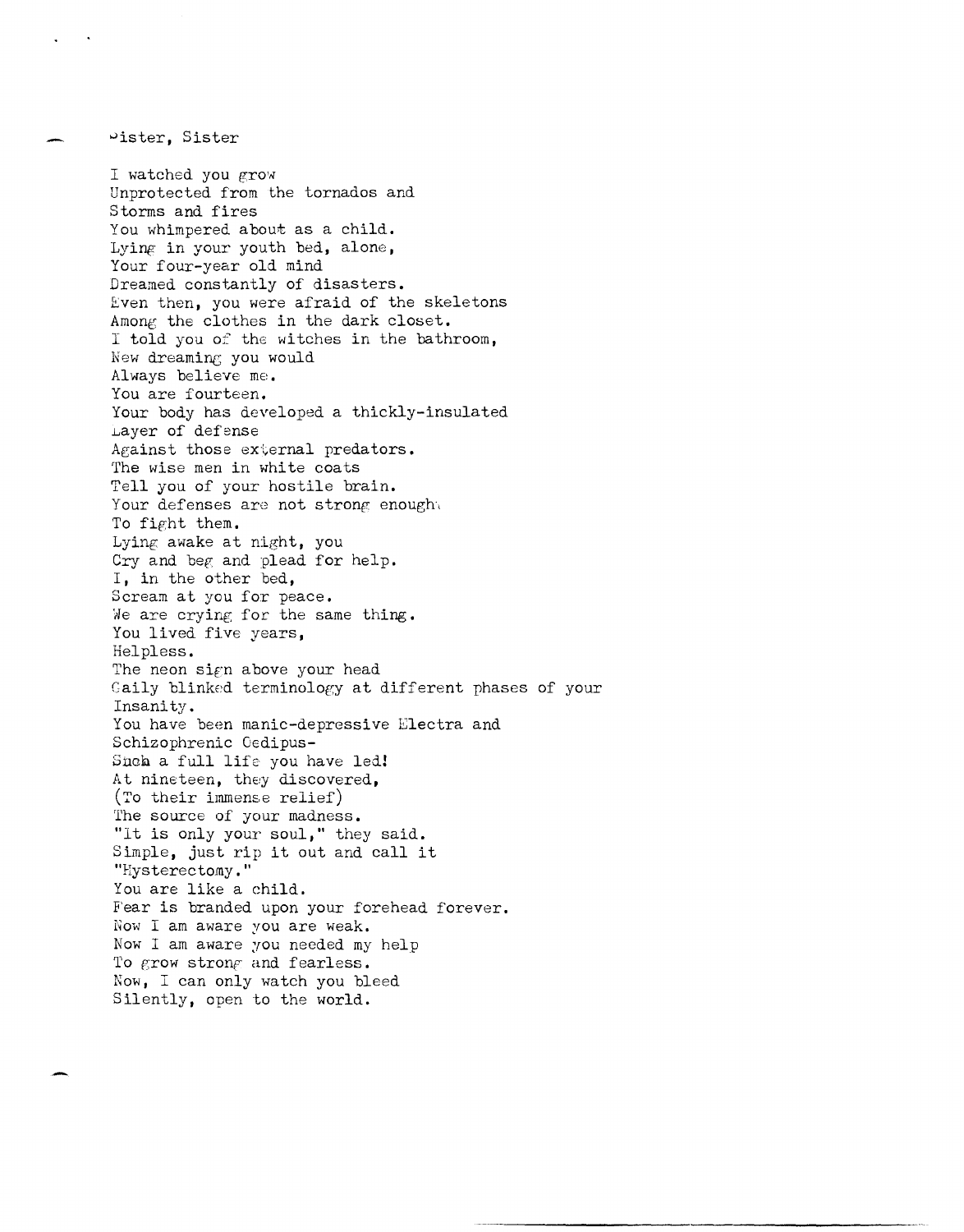The Crazy Lady

She paces and smokes, Smokes and paces And drinks a jar of instant tea Every three days. She is the crazy lady and She's come to live at my house.

She stands in a cloud of nicotine: Uncombed and unwashed Hair clings to her sunken cheeks-Except for ragged cowlicks. She is the crazy lady and She's come to live at my house.

They say she used to fix her hair And wear new, stylish clothes, And write children's stories about elephants, And listen to my first-grade reading, And I called her "Aunt," And I would sit on the couch listening expectantly for The sound of her car tires crunching gravel, But. Now she's the crazy lady and Phe's come to live at my house.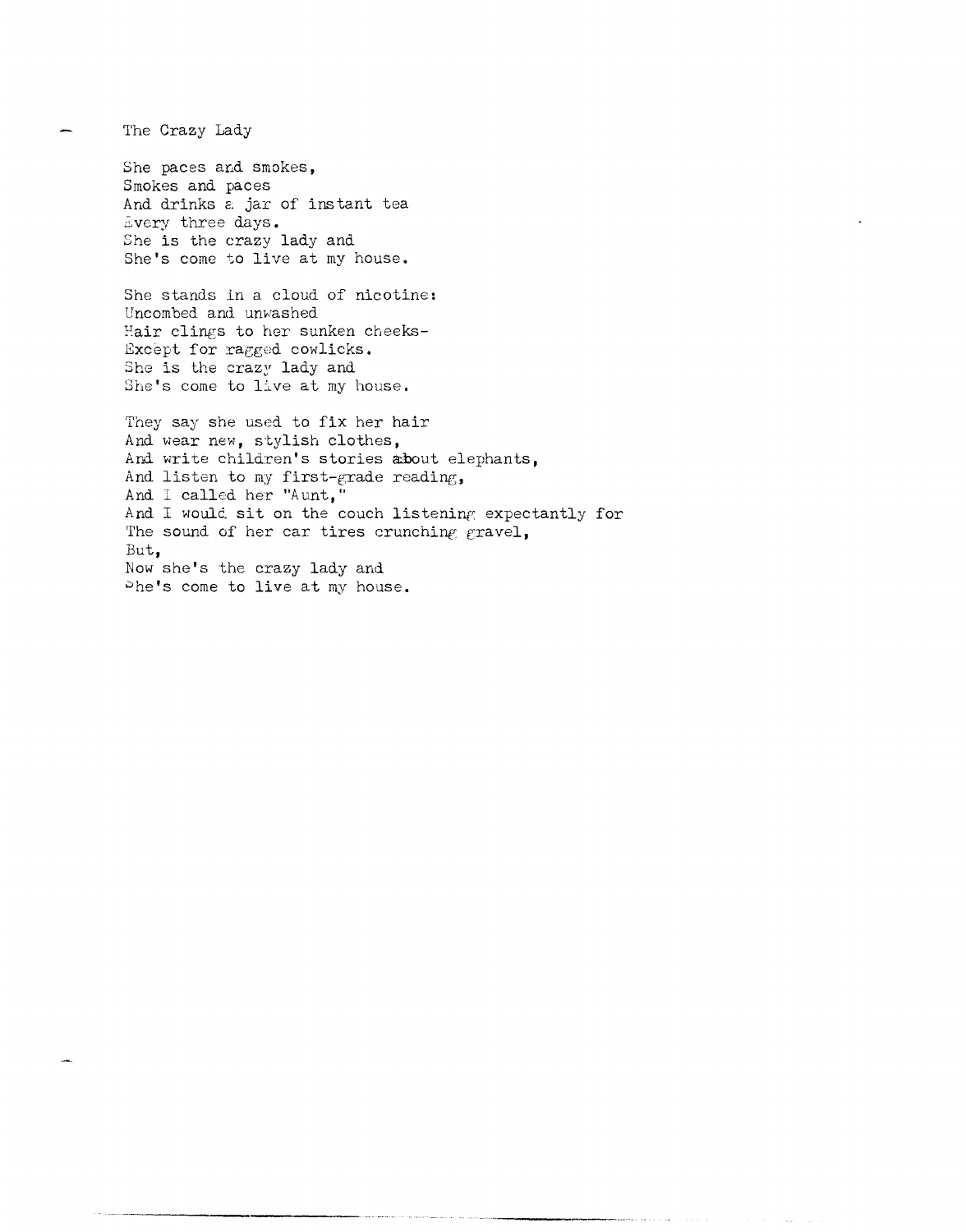On a Weekday in Tampa, Florida

'fhe people crawl slowly over the scorched pavenent of the city. Black and white and yellow, Squashed by the heat of the sun. Lazy ants with nowhere to go and lio job to **do.**  No air-conditioned homes and the restaurants are filled with dopey Flies and people. The air is hot and sweaty. A beggar woman wrapped in a brown, nubby sweater fans herself with an old newspaper. Her mottled tin cup tries to catch the sun on its surface. A midwestern girl hurries by, running from the heat. A polyester filled jacket is flung over her shoulder, concealing the purse clutched to her sticky wet sweater. A small Oriental man wants to show her the way to spiritual happiness- $Only 310.00.$ It is daylight everywhere. The bus station seems miles  $away.$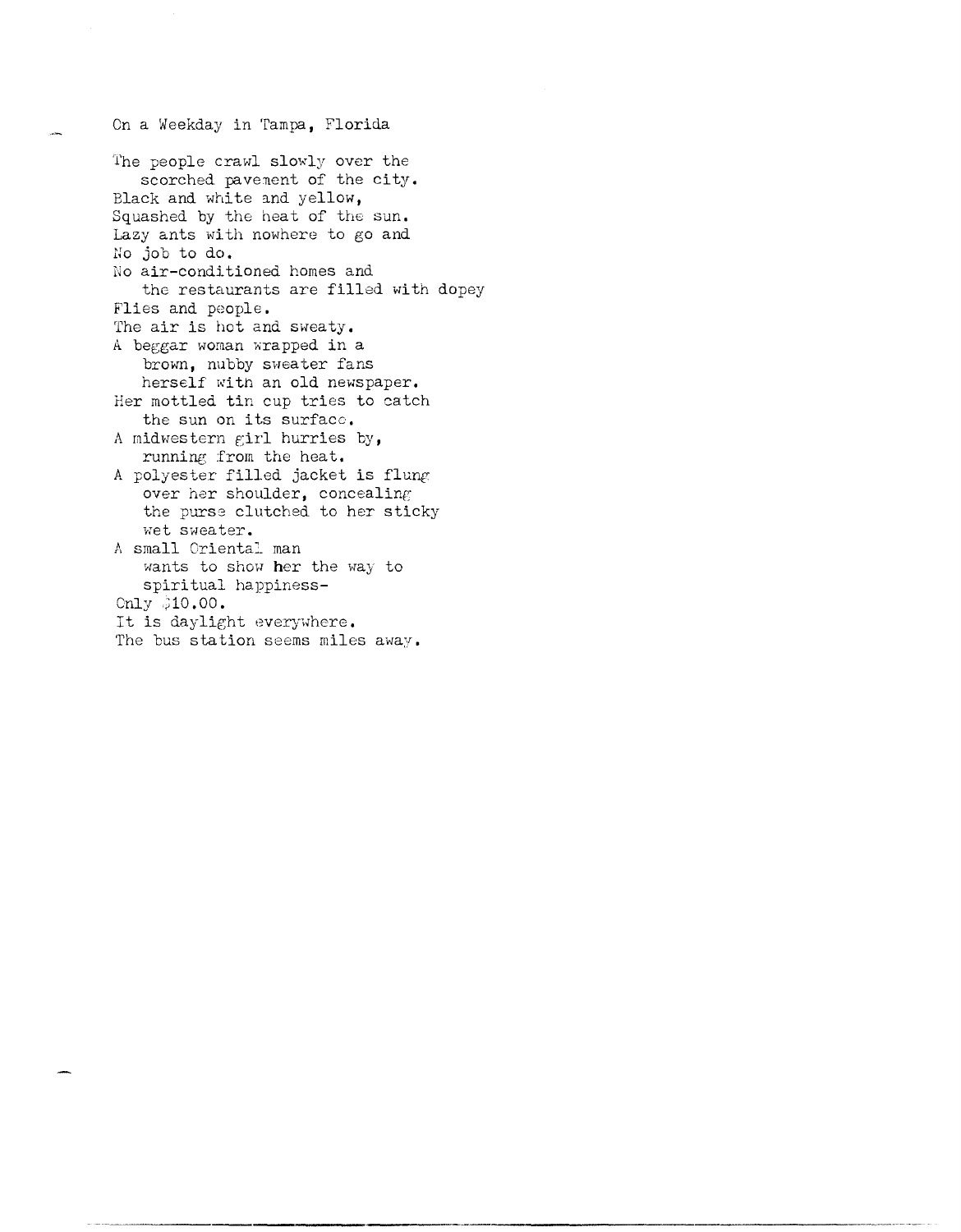To a Lost Friend

There was a time when your hair was Butched and your sex Undetermined. I loved you then and thought you Beautiful. We sang old songs and Cried into our faded Florida shirts and Ran shrieking, our teenis shoes Crunching gravel, rolled up blue jeans Tight upon our bodies.

I met a girl this year with Makeup on, her hair Feathered expensively around her l-aint-by-number face. She wore a perfect ensemble: Cream-colored, three piece suit with Matching jewelry and heels. Her fingers looked like fat matchsticks-Red-tipped.

I searched everywhere for you, Lonely in my dirty tennis shoes. If, by chance, you feel the need to Run shrieking into the Mucnie rain, ilease come to me. I long to sing old songs with you Again.

---\_.\_-------- --.. \_-----------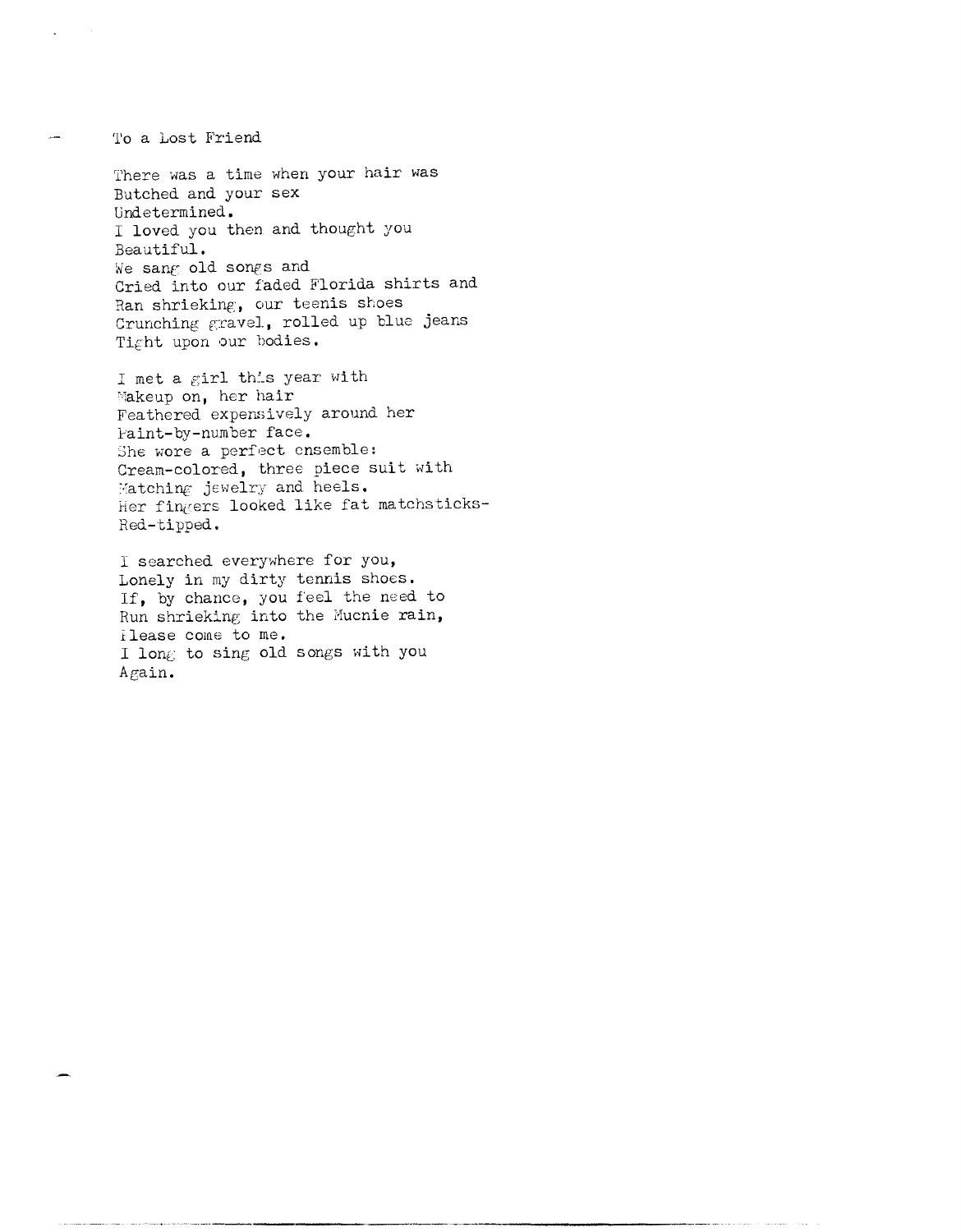Lindy's Sorrow

You search in every room For something, Whimpering and crying, Shoulders raised, asking "Why?" For over an hour you wonder, It is the day after the funeral And you cannot find it anywhere. Your two-year old legs grow weary. Soon, you fall asleep on the big bed With the multi-colored spread Thrown over it. Bottle-sucking, you are soothed by an Elusive, almost remembered scent. I watch you sleep Butt-up in a mock fetal position, Your arms thrown loosely By your sides. The bottle slips from your mouth. Your lips make grasping motions Sucking on air. I can hear you breathe And dream... 委员会的 A woman with knotted hands and Cracked fingernails shoves a chocolate Onto your teeth. The taste is sweet and good. You are crushed against a pink towel Jacket, strong arms support the weight Of your hot, sweaty body. The moment your back hits the bed, You wail. Immediately, you are snatched up Into the air and pressed against a Saggin chest, dried up, yet soft For you. Immediately, you are snatched up Into the air and pressed against a Sagging chest, dried up, yet soft For you. She leans toward you excitedly, Arms reaching and You run as she topples from her Chair, writhing on the ground. It is a funny game and you cry "Gam, gam, gam" and laugh and clap. You touch the soft pink silk around Her hair. A yellow rose is placed in the cold hand Especially from you. You know that she is feigning sleep, So, you, too, play "possum." With one eye cracked, you wait for her To shout "peek-a-boo, Lindy!"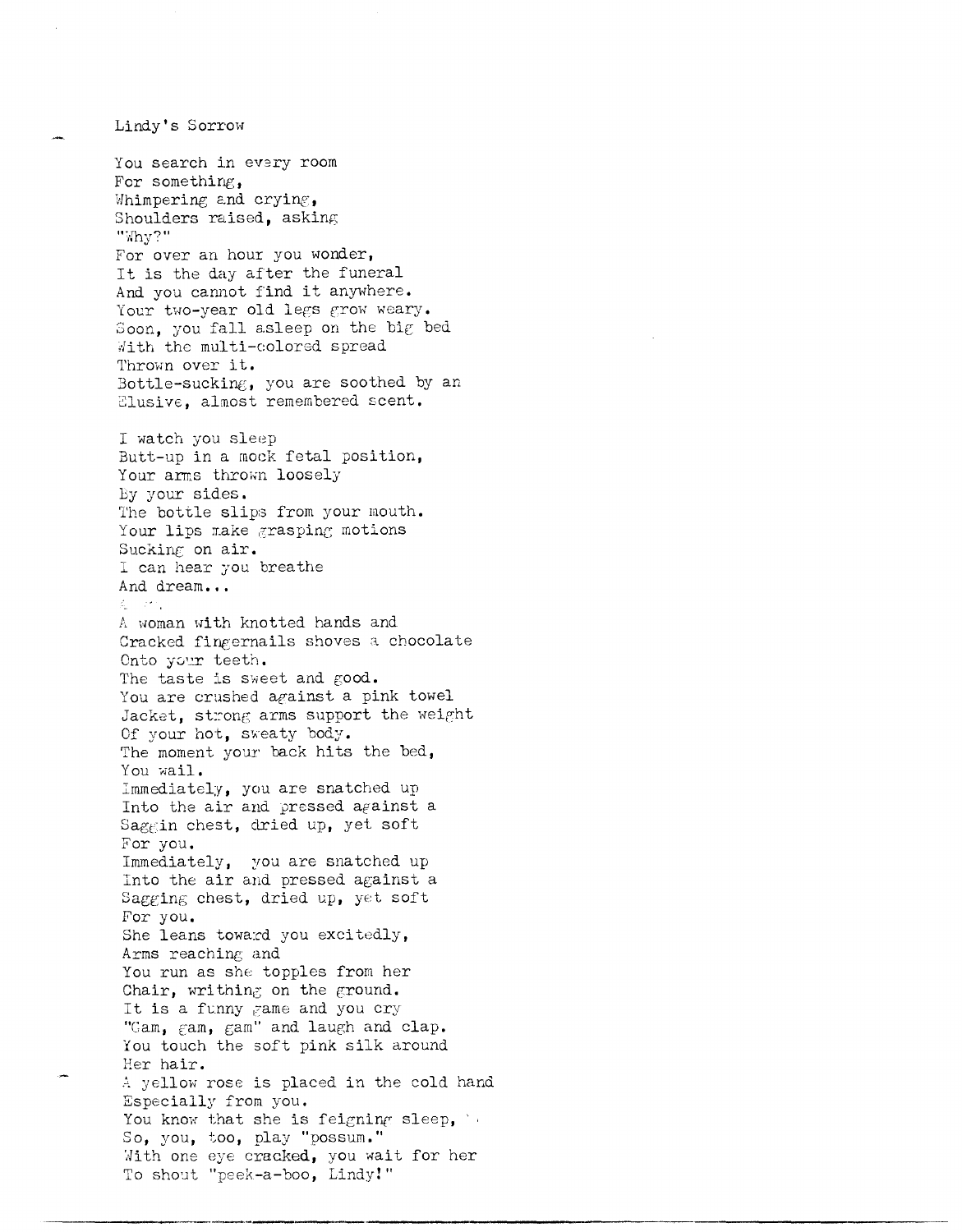No sound comes. When you open your eyes, She is gone.

 $\ddot{\phantom{a}}$ 

للمس

I watch you moan and cry in your sleep As your visions grow blurry. Your hands rub fiercely at your eyes, Then rest calmly. <sup>I</sup>wait until I can hear you Breathing again before I leave you To your child's dream Of lolly-dolls, and Teddy bears, and Forbidden sweets.